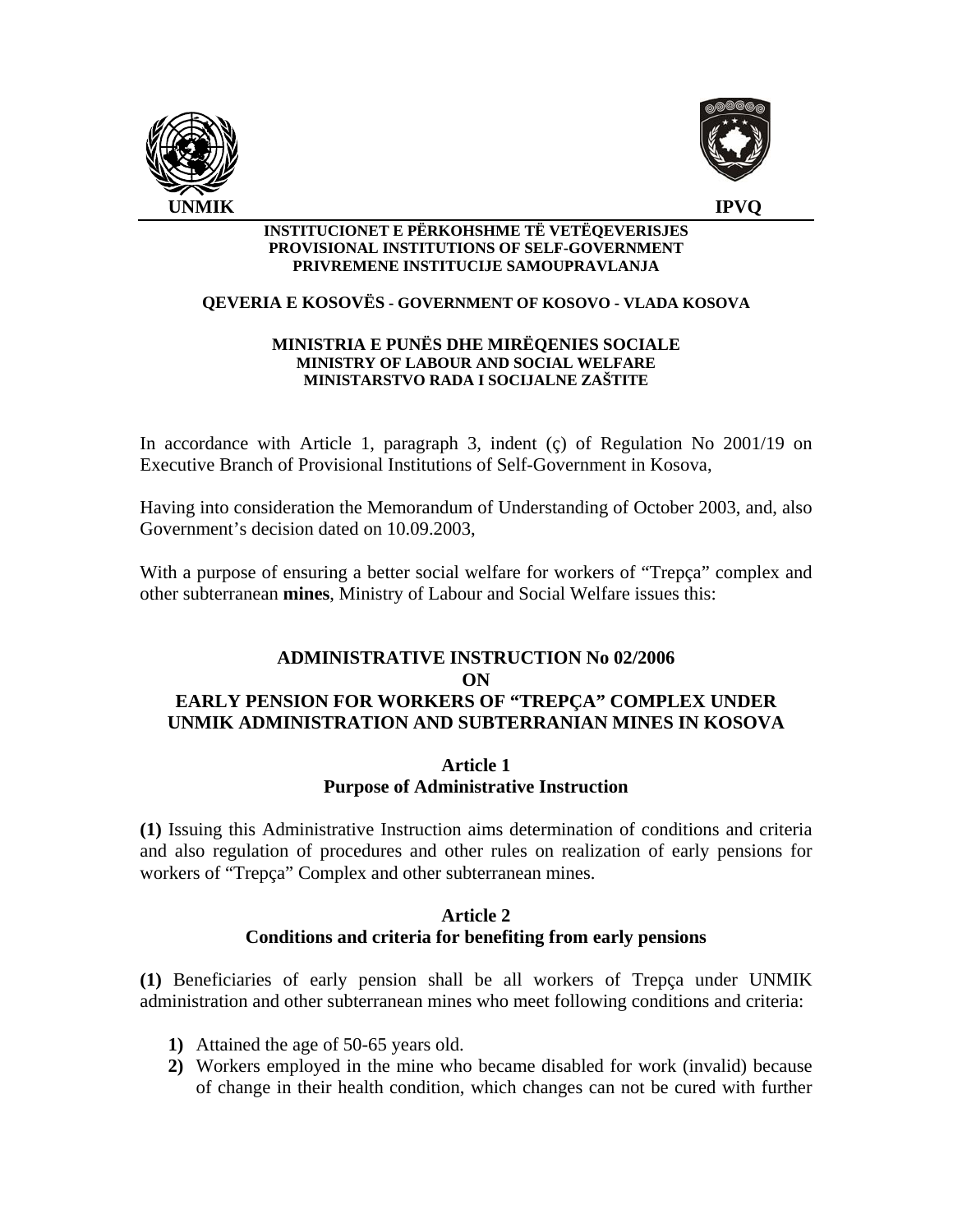medication, where the ability for work is decreased at the level of more than a half of the general ability for work.

- **3)** Have ten (10) or more years of experience in "Trepça" complex or other mines.
- **4)** Be a permanent resident of Kosova.
- **5)** Should not be beneficiary of any other financial scheme paid from Kosova Consolidated Budget.
- **6)** That does not ensure any other incomes from regular employment in Kosova, and also abroad, even in any other form of self-employment.
- **7)** Have terminated working contract with "Trepça" complex and other mines and also had apostasy from benefits or further payments from employer.
- **8)** In personam should withdraw early pension from corresponding bank account,
- **9)** To prove working disability by presenting the Medical Committee evaluation of Pension Administration Department of MLSW.

**(2)** Persons who do not fulfill these conditions and criteria at the enforcement day of this Instruction, they will gain the right when they meet conditions and criteria of selection.

# **Article 3 Applying procedures for early pension**

**(1)** Each worker of "Trepça" complex and subterranean mines in Kosova, who meets conditions and criterias for an early pension according to the preceding article, shall submit a request to "Trepça" complex Management.

**(2)** "Trepça" complex Management in accordance with conditions and criteria determined by this Administrative Instruction carries out selection of early pension gainers.

**(3)** For selected persons, "Trepça"complex Managment compiles beneficiaries' registry for present pension, of which in foreseen deadline proceeds it to the Pension Administration Department of MLSW.

**(4)** No one can be added to the registry of selected persons during the process of this program if conditions and criteria determined by present Administrative Instruction are not met.

**(5)** Registry of selected persons as gainers of early pensions should contain: name and surname of pension gainer, birthday, exact address of residence and UNMIK personal ID card.

**(6)** Administrative procedures of early application will be managed and administered from Pension Administration Department of MLSW.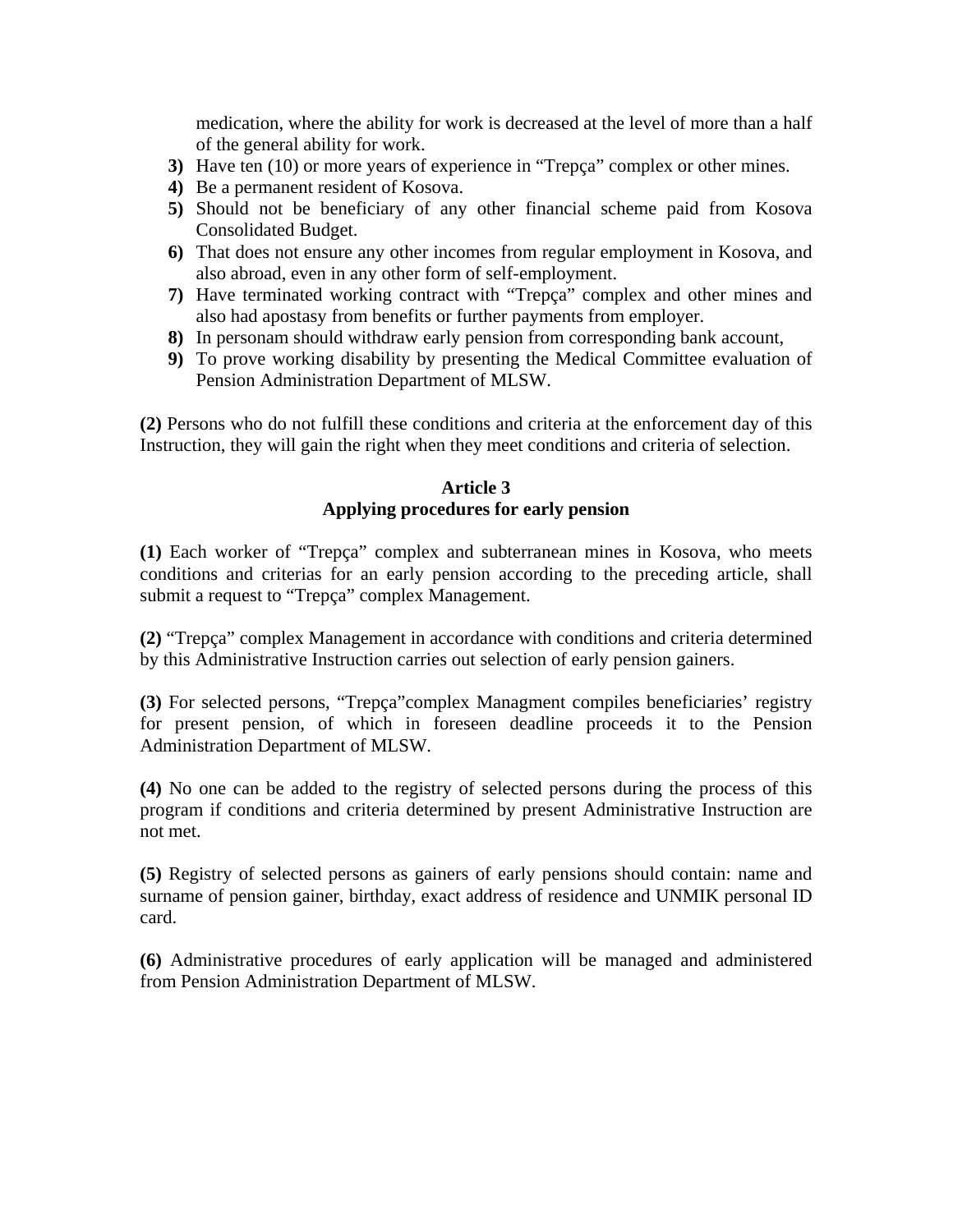## **Article 4 Financial resources for early pension**

**(1)** Kosova Government will finance early pensions by monthly transfer of money from Ministry of Labour and Social Welfare in one of commercial banks in accordance with timelimits and determined conditions in the Memorandum of Understanding.

**(2)** For effective realization and successful scheme of early pensions, Management of "Trepça" complex for any change of situation, should inform the Pension Administration Scheme of MLSW.

**(3)** Payment of early pensions will be subject to financial control according to applicable rules of budgetary expenses.

## **Article 5 Early pension payments**

**(1)** Early pension is paid from Kosova Consolidated Budget; therefore this early benefit is foreseen because of impossibility of engaging at work of Trepça workers and not based on previous work.

**(2)** Monthly payment amount of early pension is  $50 \in (euro)$ .

**(3)** These payments of early pension will be administered from Ministry of Labour and Social Welfare.

**(4)** Payments of early pension will be paid in monthly bases and the means delivered through authorized Bank where pensioners have their individual accounts will be paid in these amounts until the regulation of this issue by other legal or sub legal act issued from Kosova Government or Assembly.

#### **Article 6 Responsibilities for verification of early pensions**

**(1)** Ascertaining authority of the data presented from "Trepça" Management side and subterranean mines for beneficiaries of early pensions are officials of KPAD respectively officials of corresponding Regional Office of KPAD.

**(2)** Commercial banks are obliged to report on duration of the process of early pension payment in written forms until the 15-th of the following month.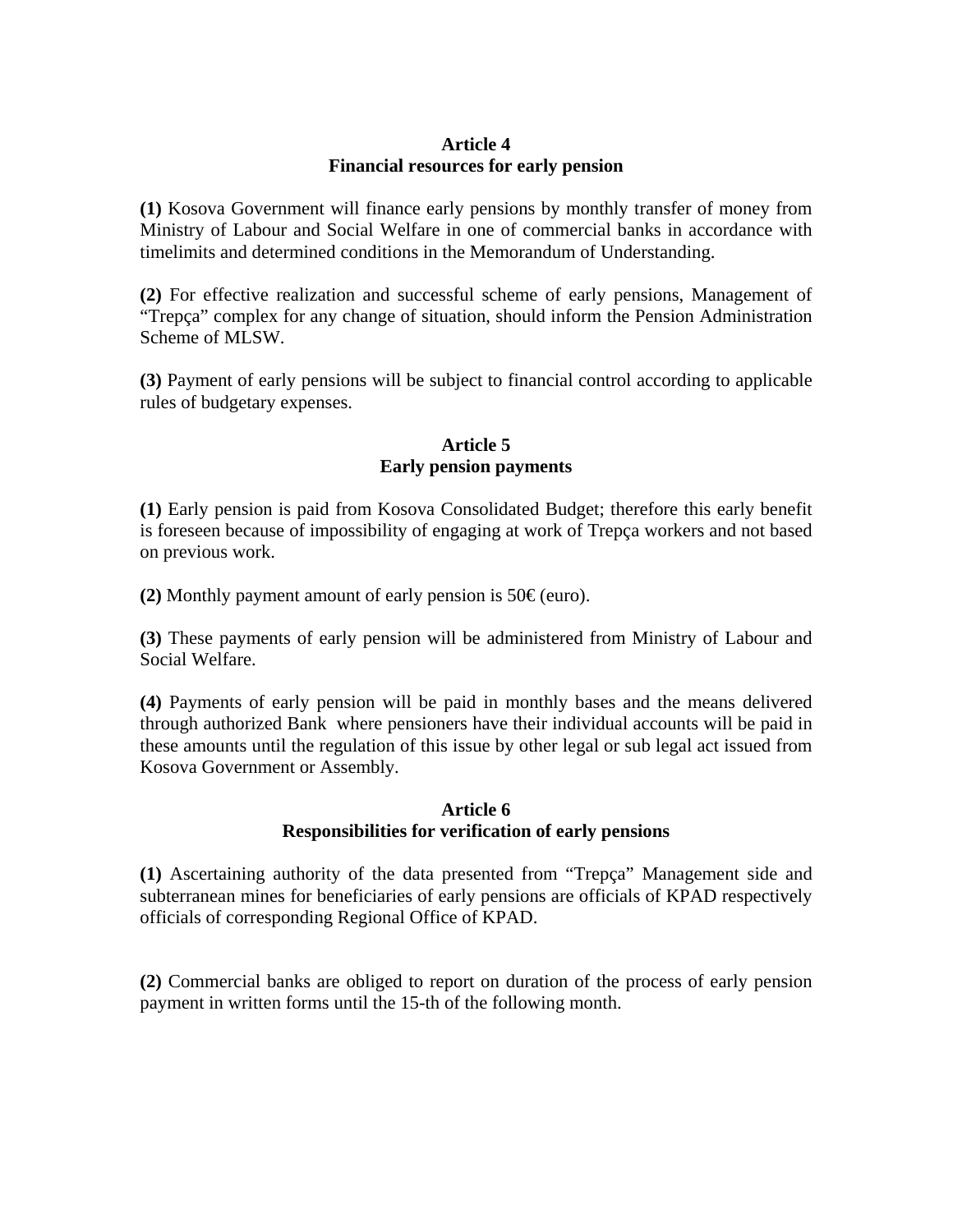#### **Article 7**

# **Deletion from the beneficiaries' data of early pension register**

**(1**) The beneficiary of an early pension who doesn't withdraw his pension within the time limit of 15 to 30 days, the pension will be returned to the Ministry bank account.

**(2)** The beneficiary of pension who) does not withdraw pension in time limit starting from one to three months will be deleted from the beneficiaries register of early pension.

**(3)** If the beneficiary of the pension who is erased from the register due to delay on withdrawal of the pension for the period of 3 monthy requests again to be a beneficiary of the pension he shall undergo all procedures determined by present Administrative Instruction.

#### **Article 8 Authorizations on early pension withdrawal**

The beneficiaries that can not withdraw pension in personal due to their impaired health conditions, their pension can be withdrawn from their authorized person only when illnes is proved from a medical competent institution.

## **Article 9 Disinherit of early pensions**

Early pension of "Trepça" workers is voluntary and worker gains this right only if he/she applies.

Early pension is personal which means that after the death of the beneficiary the right to pension is not transferred to his/her family members.

#### **Article 10 Conditions and criteria on gaining early pension**

For workers that are doubtful about them being abroad, besides personal ID card should be required from them also the declaration ascertained from the Court through which they prove that they are permanent Kosova residents.

#### **Article 11 Other valid documents on this issue**

Besides this Administrative Instruction, concurrent and valid document on this issue will be also the Memorandum of Understanding achieved between Ministry of Labour and Social Welfare and "Trepça" Management under UNMIK Administration and Kosova Governmental Decisions on this issue.